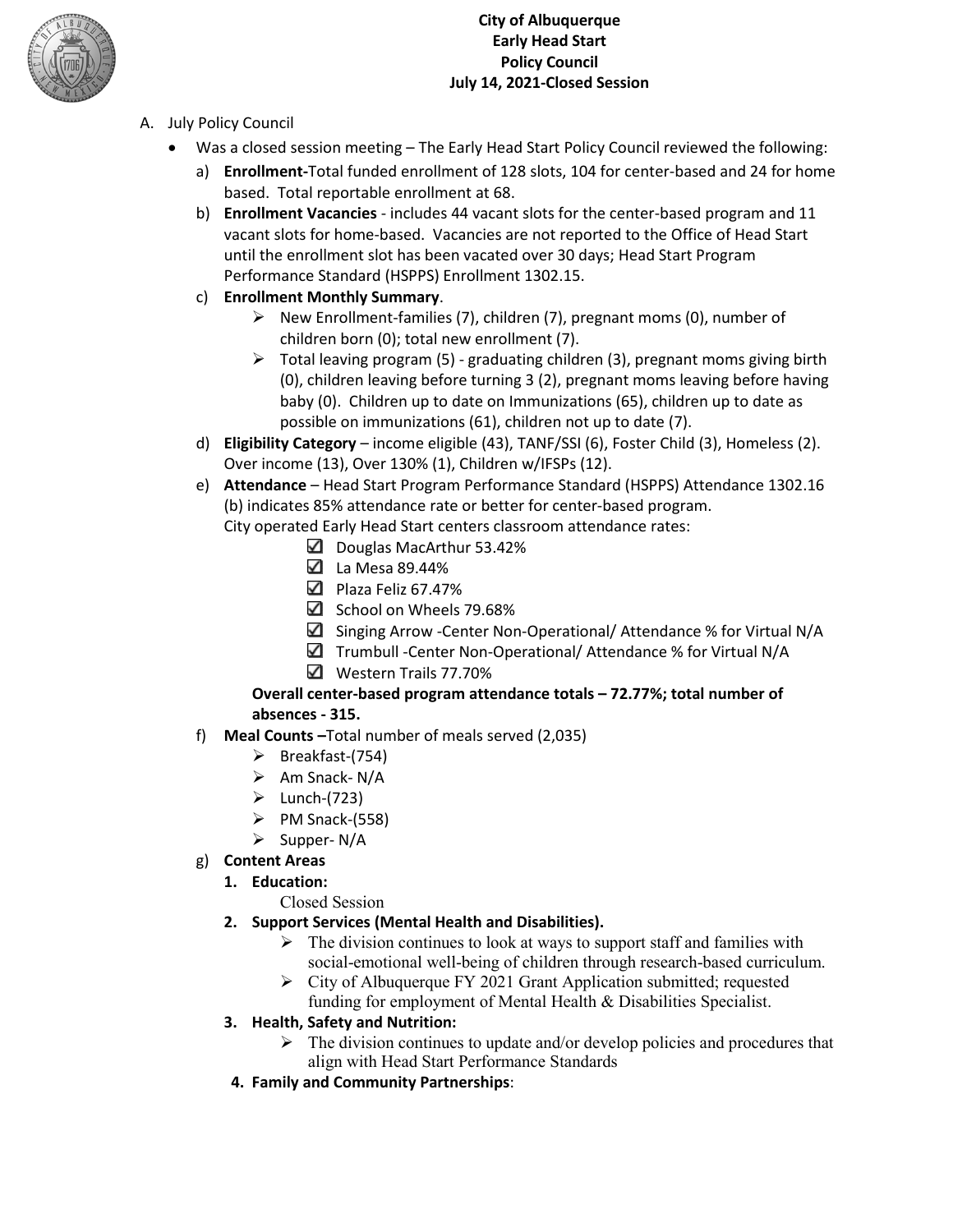- $\triangleright$  The division continues to actively seek family and community partnerships within our Early Head Start Programs.
- $\triangleright$  The Division continues to participate in Community Outreach events to recruit children and families into the program
- **5. Program Design and Management & Administration** 
	- $\triangleright$  Division Manager continues to participate in weekly ECECD meeting with Secretary Groginsky in efforts of staying abreast of state guidelines on COVID-19 Health & Safety Practices
	- $\triangleright$  Early Head Start Centers 100% in person learning, operating Monday-Friday
	- Grantee received FA2 monitoring have reported findings. Areas of Noncompliance: (1.) not having personnel in content areas of a health, nutrition, mental health (2.) School readiness and child outcomes ongoing monitoring system not in place with at least three data checkpoints per year. Area of Concern: Staff education- Teaching staff with unrelated degrees and (10) teaching staff without the minimum of a CDA (The Cohort and the July 31<sup>st</sup> completion date were noted in the report- which is why this was not an Area of Noncompliance or Deficiency)

#### **6. Construction Projects:**

- $\triangleright$  No construction projects at this time.
- h) **Budget -** Financial Statements Provided to Policy Council Members:
	- $\triangleright$  Federal Grant-year to date (YTD) expenditures \$110,935.93.
	- Training/Technical Assistance-(T/TA)-year to date expenditures \$ 307.98

#### i) **P-Card Expenditures-**

| <b>Fun Express</b>           | \$363.18 |
|------------------------------|----------|
| Walmart                      | \$533.72 |
| Walmart                      | \$199.98 |
| <b>American Red Cross</b>    | \$64.00  |
| NM Background Checks \$44.00 |          |
|                              |          |

**Total P-Card Purchases: \$1,204.88 on background check, program supplies and employee relations supplies.**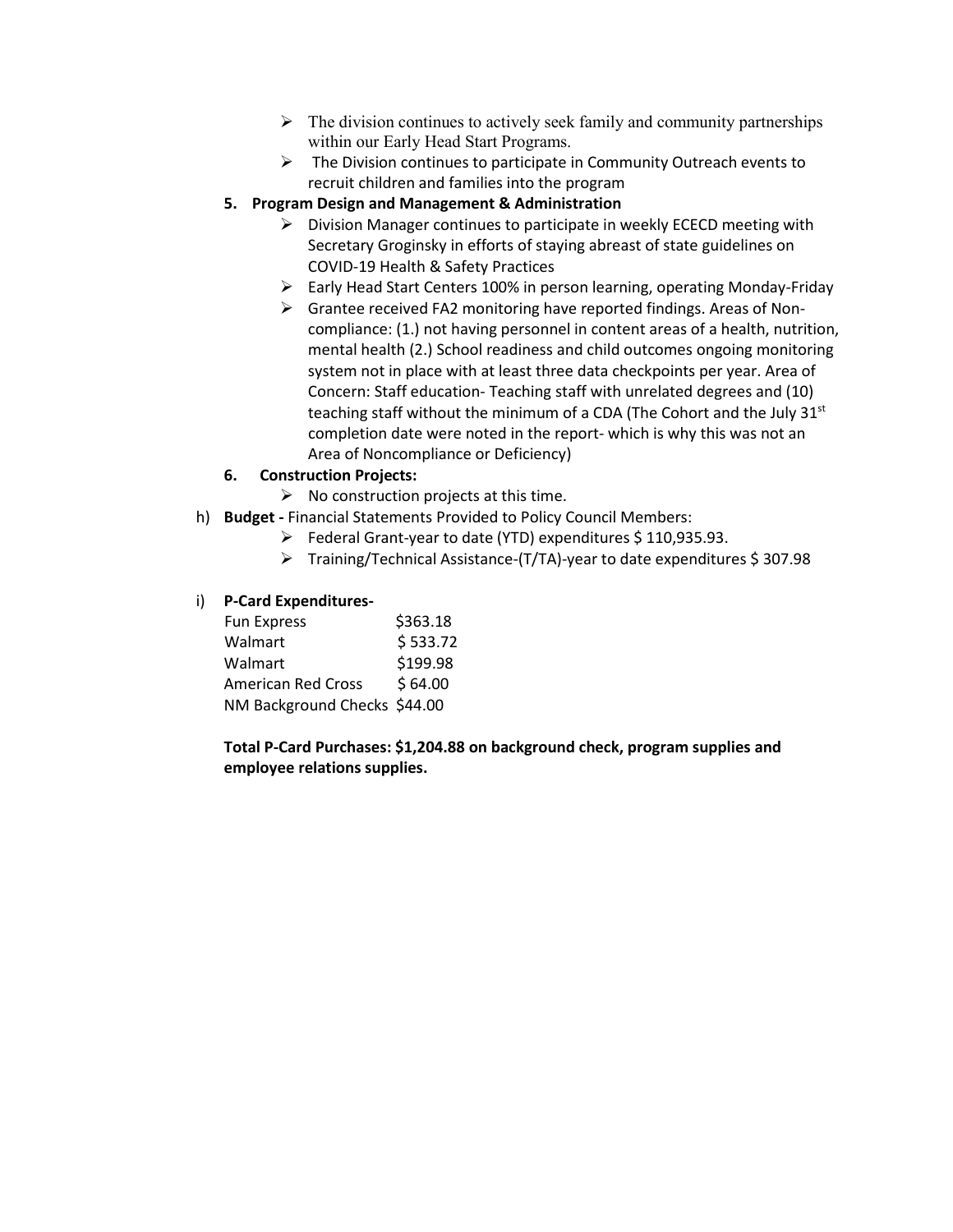

# City of Albuquerque Early Head Start Caseload/Enrollment Report 6/30/21

| <b>Enrollment</b>                                         |     |
|-----------------------------------------------------------|-----|
| <b>Total Funded Enrollment:</b>                           | 128 |
| <b>Total Actual Enrollment:</b>                           | 66  |
| Children Withdrawn & Dropped (last 30 days):              |     |
| Total Reportable Enrollment (actual + withdrawn/dropped): |     |
| Total Deficit:                                            |     |

### **Program Snapshot**

|                           | Home based Centers |     | <b>ALL</b> |
|---------------------------|--------------------|-----|------------|
| <b>Funded Enrollment:</b> | 24                 | 104 | 128        |
| <b>Enrollment:</b>        | 11                 | 62  |            |
| Defficiency:              | -4.2               |     | 55         |

#### **Caseload: 12 slots per home visitor Home Based Detail**

|               | <b>Caseload</b> |                      |                 |          |          | Left in Last Reportabl |                 |         |
|---------------|-----------------|----------------------|-----------------|----------|----------|------------------------|-----------------|---------|
| <b>FDF</b>    |                 | Capacity   HB Family | <b>HB Child</b> | Pregnant | Due date | 30 Days                | $\vert$ e Total | Deficit |
| Valarie       |                 |                      |                 |          |          |                        |                 |         |
| <b>Debbie</b> | ィウ              |                      |                 |          |          |                        |                 |         |
|               |                 |                      |                 |          |          |                        |                 |         |
|               |                 |                      |                 |          |          |                        |                 |         |
|               |                 |                      |                 |          |          |                        |                 |         |
| <b>Total</b>  | 24 <sub>1</sub> |                      |                 |          |          |                        |                 |         |

#### **Center Detail**

|                   | <b>Servable</b> | <b>Enrolled</b>   | Left in Last | Reportable      | Pending          | <b>Current</b> |
|-------------------|-----------------|-------------------|--------------|-----------------|------------------|----------------|
| <b>Ctr Detail</b> | <b>Capacity</b> | <b>Children</b>   | 30 Days      | <b>Total</b>    | <b>Placement</b> | <b>Deficit</b> |
|                   |                 |                   |              |                 |                  |                |
| La Mesa           | 8               | 8                 |              | 8               |                  |                |
| <b>MacArthur</b>  | 16              | 10                |              | 11              |                  |                |
| <b>PlazaFeliz</b> | 16              | $12 \overline{ }$ |              | 13              |                  |                |
| <b>SOW</b>        | 16              | 13                |              | 14 <sub>1</sub> |                  |                |
| <b>Trumbull</b>   | 24              |                   |              |                 |                  | 24             |
| <b>W. Trail</b>   | 16              | 15                |              | 16 <sub>1</sub> |                  |                |
| Singing           |                 |                   |              |                 |                  |                |
| <b>Arrow</b>      | 8               | 0                 |              | 0               |                  | 8              |
| <b>Total</b>      | 104             | 58                | 4            | 62              |                  | 43             |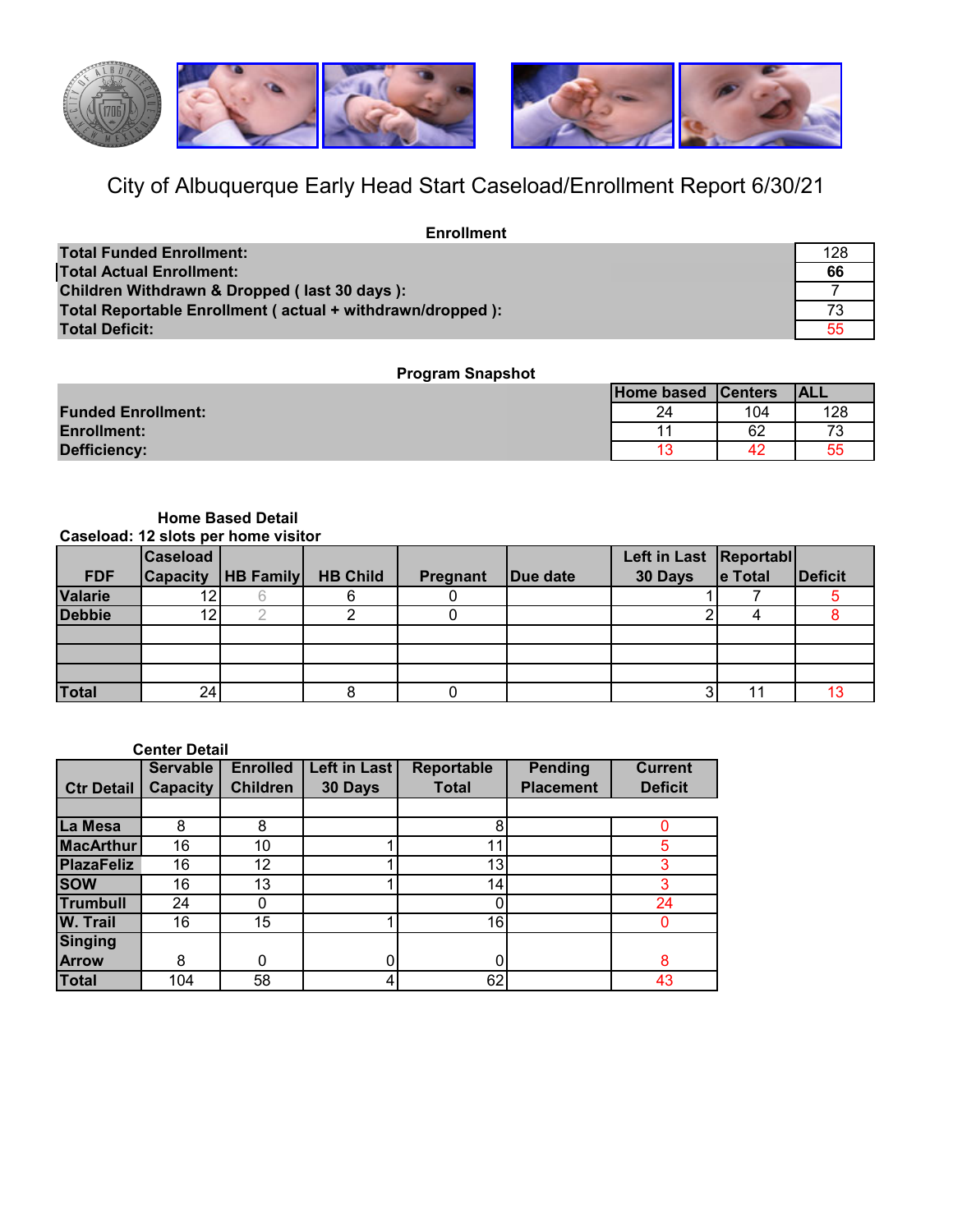| <b>Monthly Program Information Summary</b>       |                   |                            |
|--------------------------------------------------|-------------------|----------------------------|
| June 21                                          |                   |                            |
| # new enrollments families                       | 6                 |                            |
| # new enrollments children                       | 8                 |                            |
| # new enrollments pregnant mom                   | 1                 |                            |
| # children born to pregnant mom                  | 0                 |                            |
| Total new enrollment                             | $\overline{9}$    |                            |
|                                                  |                   |                            |
| # children graduating                            | 3                 |                            |
| # pregnant moms giving birth                     | $\mathbf 0$       |                            |
| # children leaving before turning 3              | $\overline{5}$    |                            |
| # pregnant moms leaving before baby              | $\overline{0}$    |                            |
| <b>Total leaving</b>                             | $\overline{8}$    |                            |
|                                                  |                   |                            |
|                                                  | # of children     | % of children              |
| Children with up to date immunizations           | 59                | 90.8                       |
| Children up to date as possible on immunizations |                   |                            |
| Children not up to date on immunizations         | 6                 | 9.2                        |
|                                                  |                   |                            |
|                                                  |                   |                            |
|                                                  |                   |                            |
|                                                  |                   |                            |
|                                                  |                   |                            |
|                                                  |                   |                            |
|                                                  |                   |                            |
|                                                  |                   |                            |
|                                                  |                   | % of total number of       |
|                                                  | # of children and | children and pregnant      |
| <b>Eligibility Category</b>                      | pregnant women    | women                      |
| income eligible                                  | 40                | 60.6                       |
| <b>TANF/SSI</b>                                  | 6                 | 9.1                        |
| <b>Foster Child</b>                              | $\overline{2}$    | 3                          |
| <b>Homeless</b>                                  | $\overline{2}$    | 3                          |
|                                                  |                   |                            |
|                                                  |                   |                            |
| Over Income                                      | 15                | 22.7                       |
| <b>Over 130%</b>                                 | 1                 | 1.5                        |
|                                                  |                   |                            |
|                                                  |                   |                            |
|                                                  | # of children     | % of total number of slots |
| <b>Children with IFSPs</b>                       | 12                | 9.375                      |
|                                                  |                   |                            |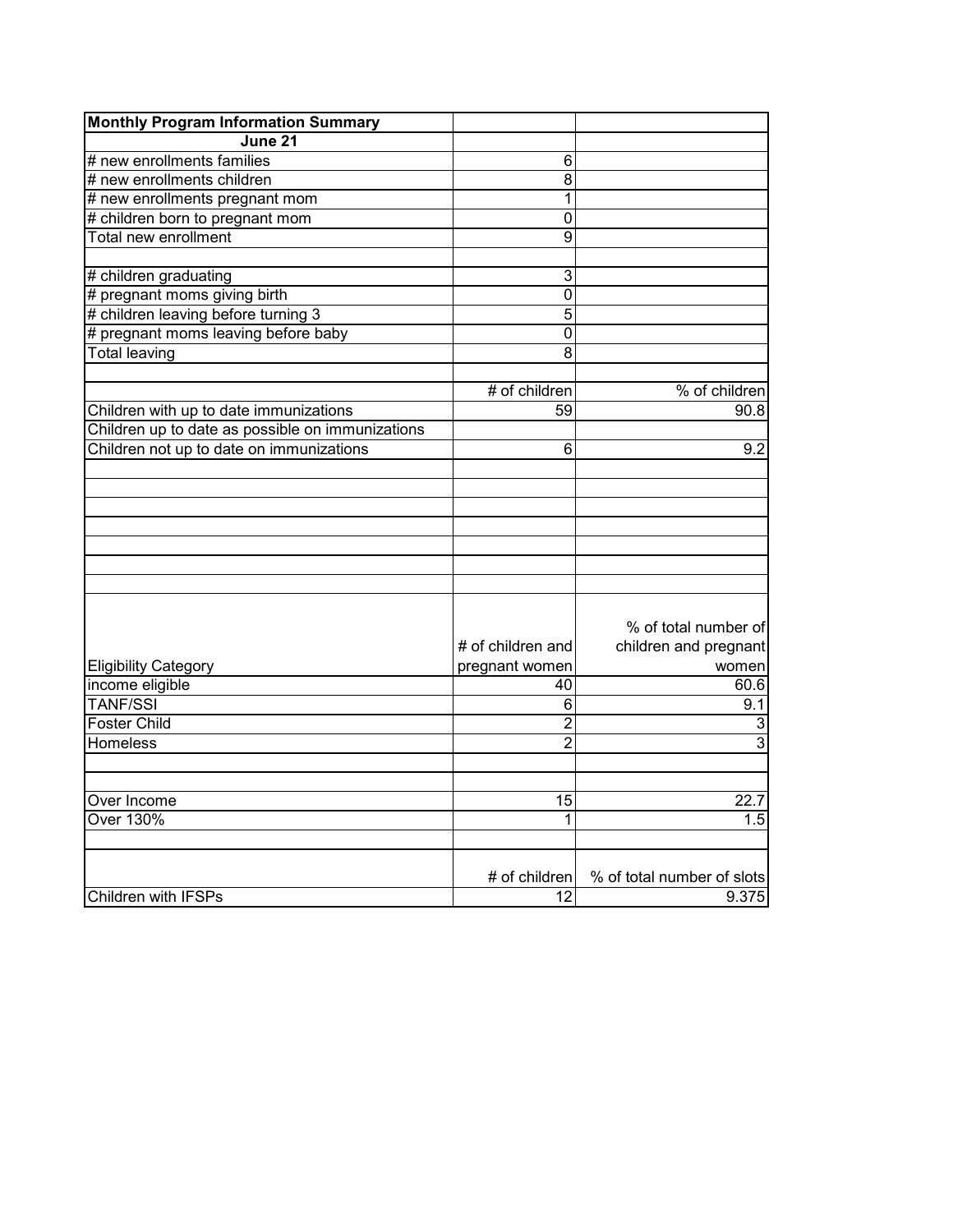



### **EARLY HEAD START Center-Based Monthly Report Form Due the 1st Friday Each Month**

**Center Name: School on Wheels EHS Reporting Period: June 2021 Submitted by: Bernice Johnson, Head Teacher**

**Center-Based Activities:** 

Two children started on June 21<sup>st</sup>, 2021. (one in the toddler room and one in the infant **room). Toddlers had a theme for the month on June: it was camping and nature. They went on a walk around the school and visited the custodian's garden and also their own garden. Teachers read the bear hunt story and the children were excited and somewhat scared but in the end they all laughed.** 

**The infants are doing good at meeting some of their developmental goals. One child is sitting up on his own, another is crawling around and is about to stand up while holding on something. Another is gaining weight, which was a concern that his doctor had.** 

**The assistant that is working on her CDA has completed her booklet and registered to get observed. We are very proud of her. At the beginning, she was resistant but kept at it and is now almost done.**

**Parent Center Committee Meetings:**

**Had scheduled a meeting on zoom on June 25th, but no one attended. When asked the next day, they had forgotten about the meeting. So going to schedule another meeting in July.**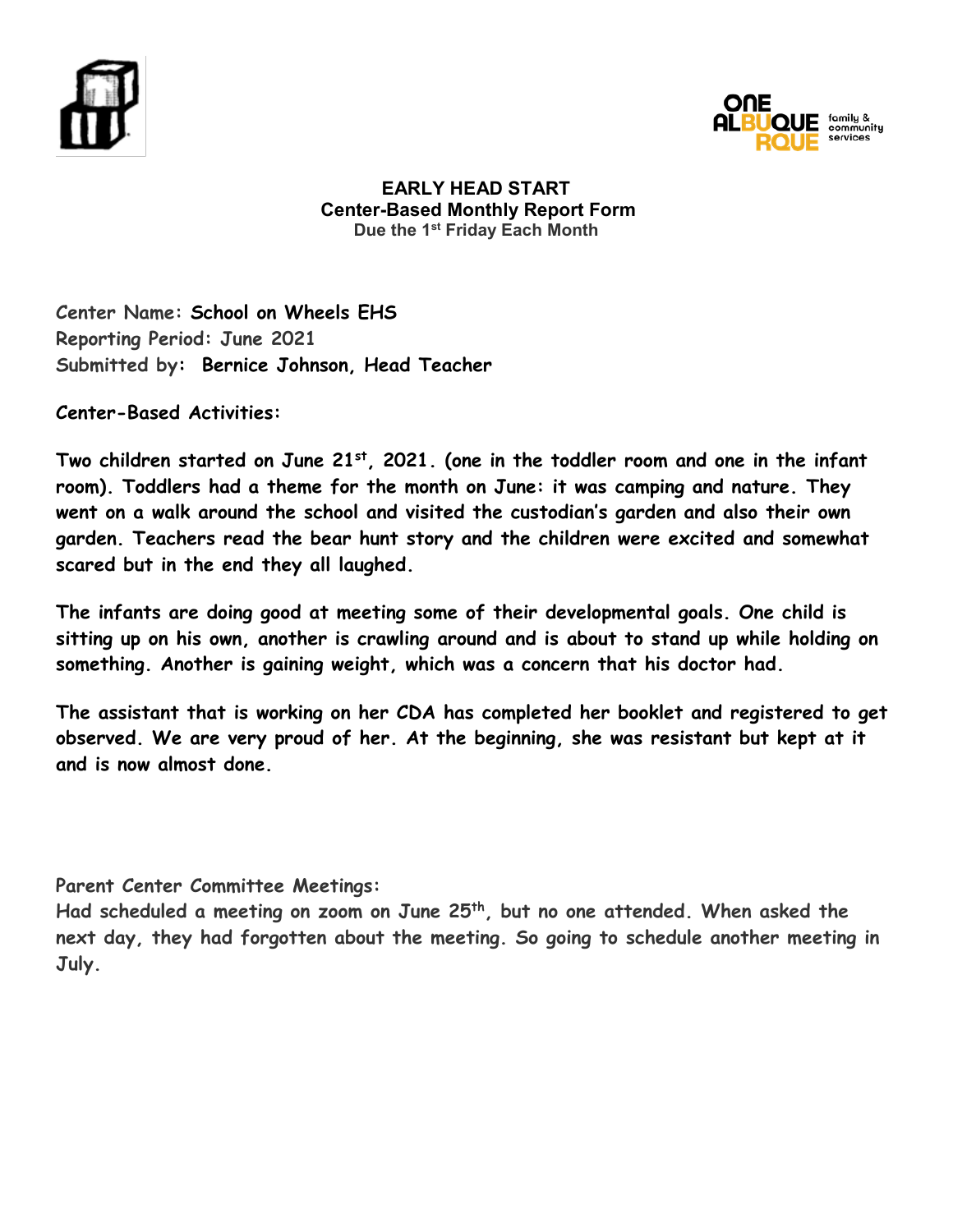



### **EARLY HEAD START Center-Based/Home-Based Report Form**

**Center: La Mesa EHS Reporting Period: June 2021 Submitted by: Jessica Walton**

### **Activities at Center:**

During the month of June, La Mesa EHS had the last two spots filled and they started in the middle of June.

We have been using the Tadpoles program as a trial. We have received feed back from parents and they love it. They are happy that they can receive videos and pictures from how their child's day went.

With Covid and new children starting, we have had to do virtual transitions instead of in person. Parents enjoy being able to see how their child's first day is going.

We had our NAEYC visit in May, and we received news that we passed the NAEYC Accreditation and are a 5 Star Center!

With the weather getting hotter and the children wanting to play outside, we have started doing activities with water outside. The children painted outside using water and a paintbrush. They have also used ice to draw on the side walk.

### **Parent Committee Meetings/Socializations:**

Due to COVID, we have not been able to have parent meetings or socializations.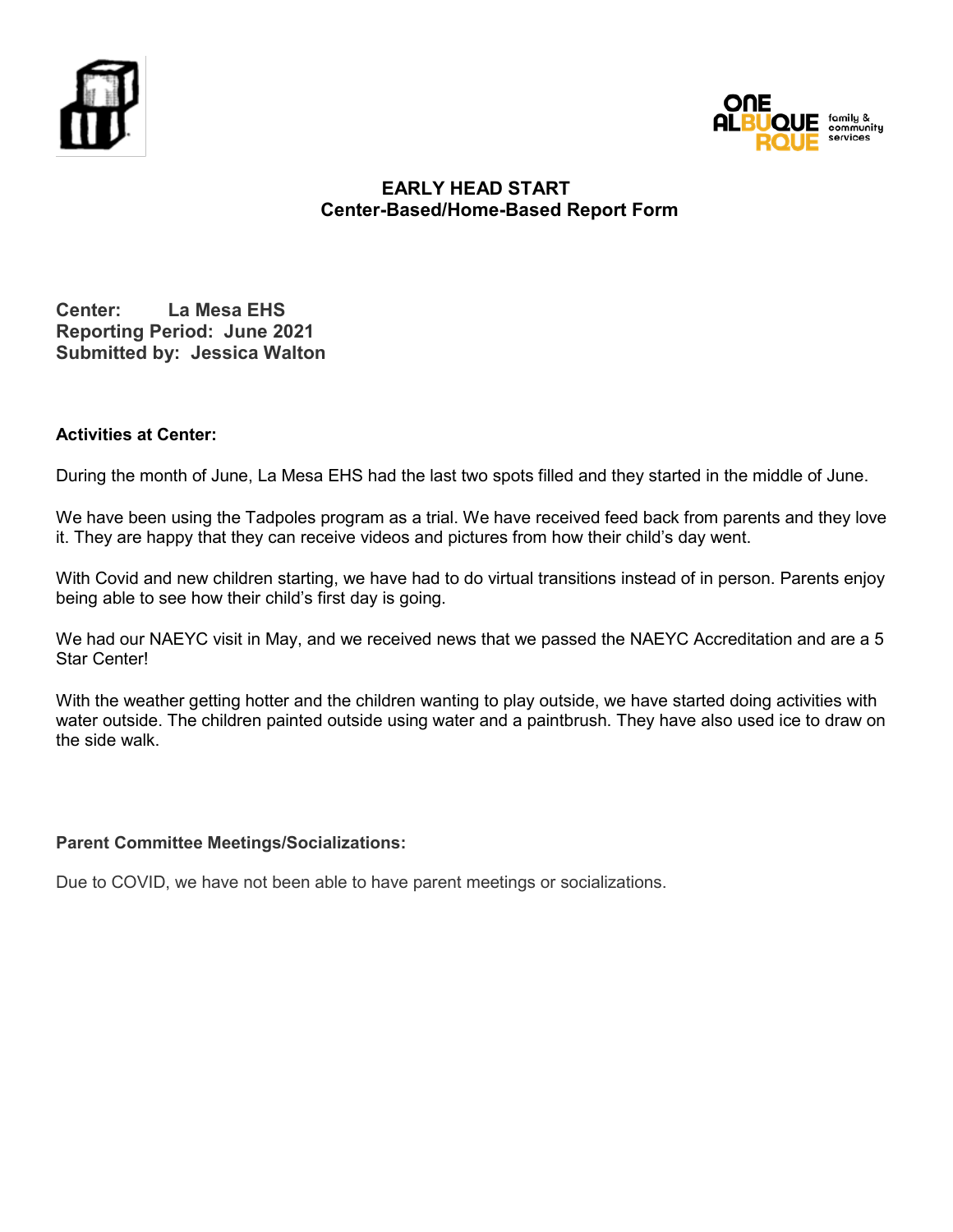



### **EARLY HEAD START Home-Based Report Form**

**Reporting Period: June 2021 Submitted by: Valarie Ramirez** 

**Home Based:** 

**Visits are conducted in person, indoor, or outdoor open spaces (weather permitting) with families who are symptom free. Visits are done weekly focusing on Child Development utilizing the Parents as Teachers home based curriculum and Family Outcomes using the PFCE Framework.** 

**One particular activity done in the month of June was "Water Play", this activity focused on the child's Perceptual, Motor, and Physical Development (fine motor). Mom, child and I put together pieces of the Lakeshore's waterplay pipe builders to create a pipe in which to feed water through. Mom named each color that she picked up or that child would hand her. Mom would ask child "what color is that?" and child would say "blue" then mom would say the correct color by saying "this is yellow" or "this piece is green". After building the water pipes, mom filled up a container with water and showed child how to pour the water into the funnel and showed child how it came out of the spout from the other end. Mom pointed out how the water was traveling through the pipes saying "here it comes". Child made an excited/surprised noise, then gave the container to mom to fill with more water. Mom filled the container with water and gave it to child while guiding child to "pour it slowly into the funnel". Child would pour the water through the funnel then placed the pail under the spout to catch the water as it came back out - mom did not show child how to catch the water, child did this on their own. Child also poured some of the water caught into a nearby water table.** 

**Another activity that occurred during the month of June was called "Puzzle Box: Gaining selfconfidence and solving problems", this activity focused on the child's Cognition. I took various animal and food/fruit puzzles, shape sorter, and color box puzzles for this activity. Child started with the shape sorter which mom uses often with child. Both mom and I took turns asking child "Where does that square (circle..heart..etc..) go, do you see it? Child was able to correctly identify the right hole for each shape and then would try to shove the shapes inside. Mom would tell child "turn, turn, turn" when the shape wasn't faced correctly and child would then turn the shape until it fell in. Next, we worked on the color boxes. Mom tried to get child to place the red objects into the red box, green blue, yellow into corresponding boxes asking child "Where does this red apple go?". Child did place some objects into corresponding color boxes then instead chose to place all the colored items into one box then dump them into another box and repeat. Child moved on to the wooden animal and fruit puzzles and was able to get some pieces into their correct places. Child made some of the animal noises as she picked up the puzzle piece and also pretended to eat the banana puzzle piece while smacking her lips and saying "mmm" and also shared with me and mom**

**June 2021 Socializations:**

June 16th – Painting in Nature @ Roosevelt Park - (STEAM) Activity: Painting and Drawing- Domain(s): Language and Literacy, and Social and Emotional Development, Perceptual, Motor, and Physical Development (Fine Motor) – 3 attended.

June 30<sup>th</sup> – Anderson Abruzzo Albuquerque International Balloon Museum - Stories in the Sky - Virtual Storytime with Maryse Lapierre. Domain(s): Language and Literacy, and Social and Emotional Development – 0 attended (canceled by museum).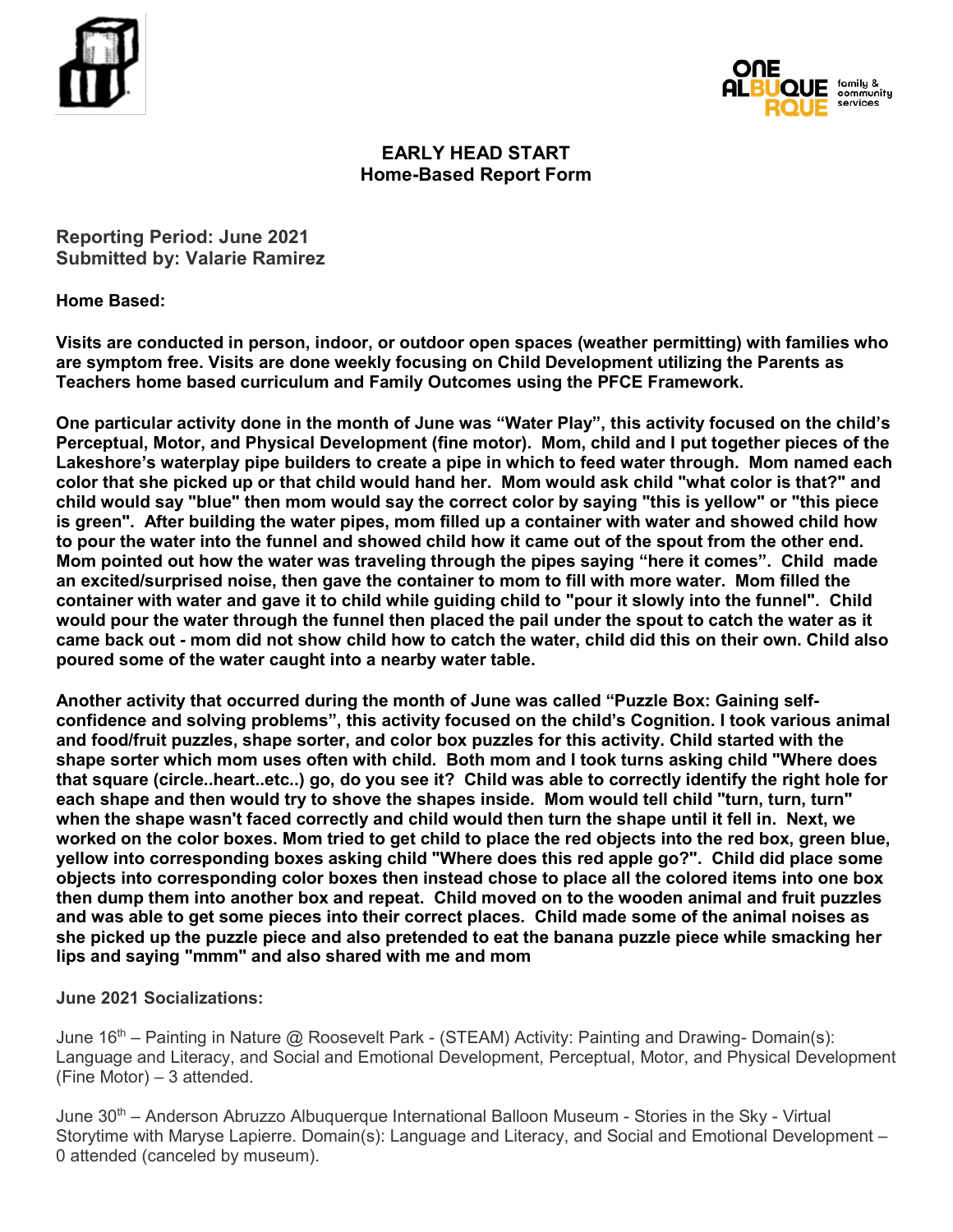



### **EARLY HEAD START Center-Based Monthly Report Form Due the 1st Friday Each Month**

### **Center Name: Mac Arthur EHS Reporting Period: June 2021 Submitted by: Maria Chacon**

**Center-Based Activities:** For the month of June, the theme for the center was sea life. In the Infant Room, the children worked on doing some finger painting. They did finger play songs like baby shark and patty cake to expand their language. They were read to and looked at books with sea life. The children practiced crumbling up paper and playing with playdough to strengthen their fine motor skills. The children worked on learning the color blue and counting to 3. Outside the infants explored in the dry and wet sand. They pushed toys around and listen to the noises outside.

In the toddler room, the children made rainbow fish with different color paints. They finger painted to make the ocean. They also painted with green to make a turtle. They looked and read Rainbow Fish to The Rescue. The children sang songs like Tiny Turtle and Baby Shark. Sea life puzzles were put out for the children to use their cognitive skills. The children practiced making lines and circles with pencils and crayons. Children also explored, poked, rolled, and smashed green playdough. The toddler room had a nutrition experience in learning the importance of drinking water and exercising. The children did a small obstacle course as well. Outside the toddler class practice pedaling on bikes, went on nature walks, looked out for different types of bugs, blew bubbles and got wet.

Parents were allowed to come into the classroom to drop off and pick up their children and began the routine of washing their hands, signing in/out their children and fill in out their daily sheets.

### **Parent Center Committee Meetings:**

Parent Committee Meeting cancelled due to no parent participation. We will try again for July.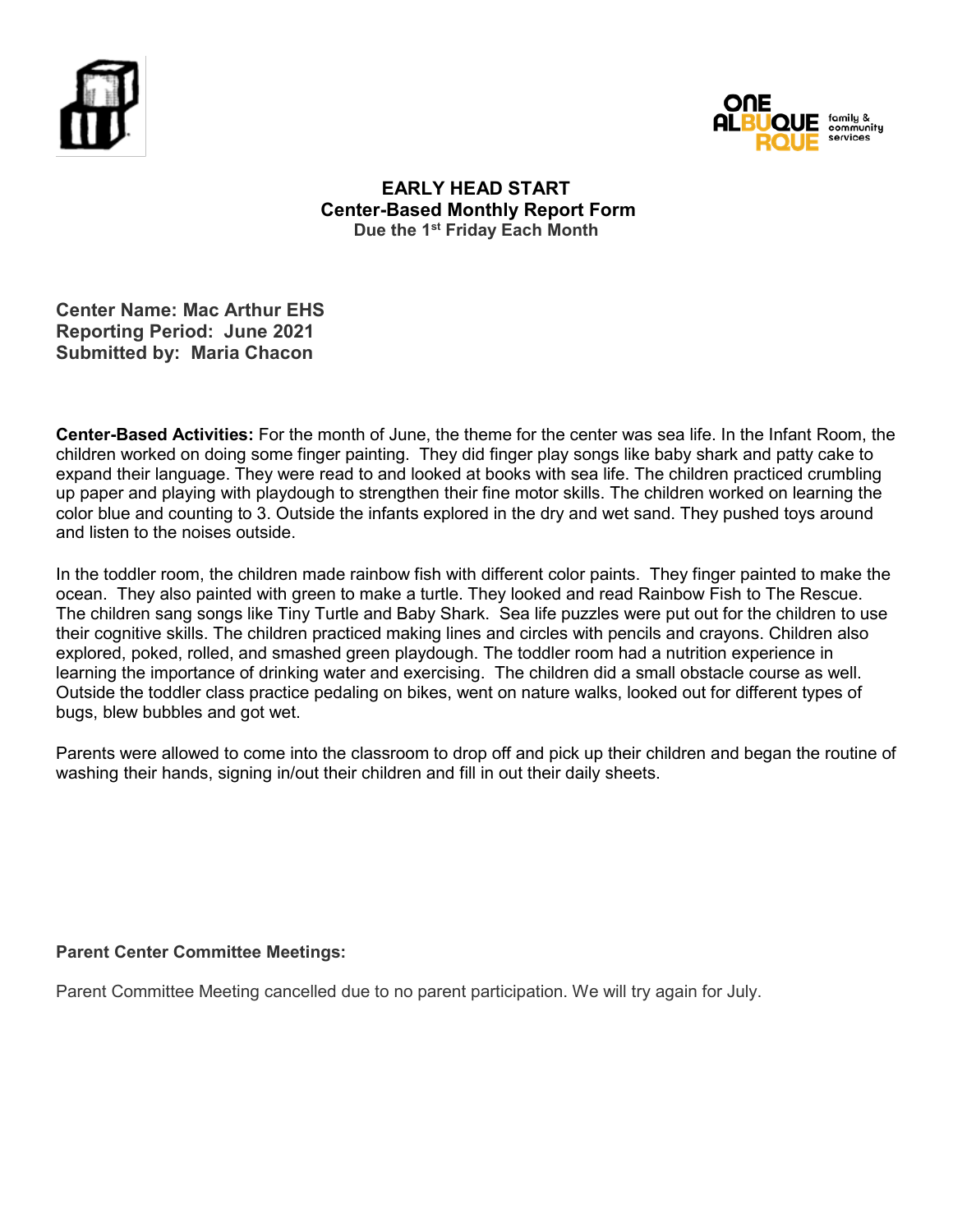



## **EARLY HEAD START Center-Based Monthly Report Form Due the 1st Friday Each Month**

**Center Name: Western Trail Early Head Start Reporting Period: June 1-30, 2021 Submitted by: Diane Y. Archibeque, Head Teacher Center-Based Activities:**

**Infant Indoor Play -** This month the teachers and infants focused on body parts, finger, nose, and toes. While the teachers sat quietly with the infants, well as quietly as they could, the teachers engaged the infants in a conversation about body parts. The teachers asked open-ended questions such as "Look at our hands. How many fingers do we have on our hands? Then the teachers started counting one, two, three, four, and five. We have five fingers on each hand. Then the teachers read the infants the book "Head, Shoulders, Knees, and Toes!" and they all sang the song and the infants tried doing the movements to the song.

**Infant Outside Play** – The teachers had a garden party this month! The teachers put sunscreen and floppy garden hats on the infants and they went outside and planted some corn, lemon seeds, sunflowers and tomatoes. The older infants helped with the planting while the younger infants watched. After all that hard work, they came inside for a drink of cold water! The teachers introduced the infants to the magnifying glasses. They allowed the infants to explore and they modeled how to look through them to investigate the environment. Once the infants were familiar with the magnifying glasses the teachers told them that they are going to take the magnifying glasses outside to the playground to look for insects. When they got outside, they gathered the infants and walk with them around the outdoor area. The teachers invited the children to use the magnifying glasses to get a closer look at what they found. They found some small ants and a few fast lizards.

**Toddler Indoor Play –** This month the teachers and the toddlers focused on building and sharing. The teachers passed out some magnetic blocks all connected together and gave each of the toddlers some. The teachers asked the toddlers to pull the pieces apart and place them on the table. Once the toddlers pulled all the pieces apart, the teachers allowed them to explore and have free play. Then the teachers asks the toddlers to make houses, buildings, etc. After the toddlers worked with their friends to build bigger homes into the structures connecting pieces. The teachers told the toddlers that they liked the way they all worked together, sharing and problem solving**.** Some of the toddlers needed guidance in the sharing. The teachers played music for the toddlers to dance. They mainly focusing on animal songs. Then the teachers and the toddlers danced around the classroom acting like zoo, farm, and house pets. The teachers read many books to the toddlers about animals such as "Brown bear, brown bear" by Bill Martin Jr. and "From head to toe" by Eric Carle.

**Toddler Outside Play** – This month the teachers and the toddler's practice throwing and rolling the balls to each other some of the toddlers can throw and roll the balls very well but the younger toddlers needed help. The teachers offered some beach balls for the toddlers to explore. The teachers talked to the toddlers about how to grasp and hold the ball with two hands. Then the teachers explained and modeled how to gently roll the ball to their friends. The teachers collected a few boxes and lined them up away from the toddlers. Then the teachers demonstrated how to roll the ball toward the boxes to see the boxes fall down, and then the teachers gave the toddlers a turn. The toddlers clapped and laughed when they saw the boxes falling down. The teachers started counting the boxes when they fell down and then the toddlers started counting. The teachers celebrated the toddler's efforts and offered support as needed.

**Parent Center Committee Meetings –** We had a parent meeting on June 30, 2021. Our parent Stephanie Pickup led the meeting. We talked about important dates and information: Center closed on Monday, July 5, 2021 in observance of July 4<sup>th,</sup> calendar for upcoming year has not been published by main office as soon as it is made available to us we will provide everyone with a copy. Make sure your child's extra clothes here are appropriate for season and are your child's current size, please remember to continue to wear a mask regardless of your vaccination status, remember new drop off procedures. Even if you are leaving, your car for just a minute take your child with you! Policy Council is looking for people to participate in policy council! Next parent meeting will be on Monday, July 19, 2021 at 3:30 p.m.